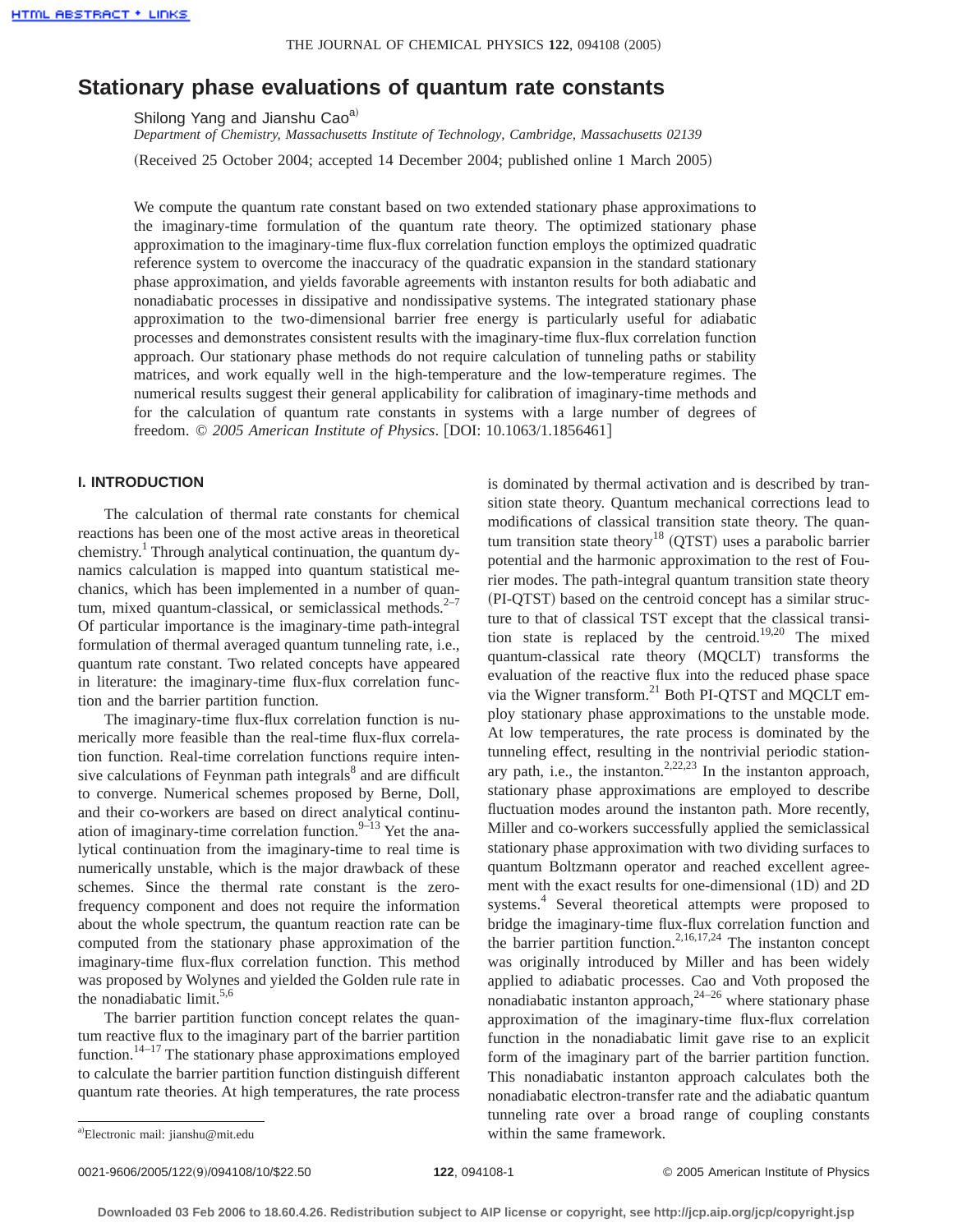In the present paper, we examine two stationary phase methods for computing quantum rate constants. The first method is derived from the optimized stationary phase approximation to the imaginary-time flux-flux correlation function, which applies the approach by Wolynes<sup>5</sup> to both adiabatic and nonadiabatic processes. Optimized quadratic approximation<sup>27,28</sup> is employed to overcome the inaccuracy of the quadratic expansion in the standard stationary phase approximation. In the second method, the imaginary part of the barrier partition function is calculated from the integrated stationary phase approximations to the spatial coordinates of the 2D barrier free energy surface. This method is motivated by the quantum Boltzmann operator calculated by Miller *et al.*<sup>4</sup> and is a generalization of the barrier partition function concept. $14-17$  The 2D barrier free energy method is applicable to adiabatic processes where the 2D barrier free energy profile can be computed. A spatial integration scheme is proposed to enhance the accuracy of the stationary phase approximation. These two stationary phase methods do not require tunneling path calculations at low temperatures or quantum correction factors at high temperatures, and the imaginary-time dynamics can be computed with readily available numerical path-integral techniques.

Although both stationary phase methods have been explored respectively, their accuracy has yet to be established numerically and their consistency has yet to be demonstrated. The goal of this paper is to demonstrate the agreement between these two approaches for adiabatic processes and their agreements with the instanton approach for nonadiabatic processes. Our numerical calculation suggests that the optimized stationary phase approximation to the imaginary-time flux-flux correlation function is applicable to both adiabatic and nonadiabatic processes.

The rest of the paper is organized as follows. In Sec. II, we discuss the optimized imaginary-time stationary phase method, the 2D barrier free energy method, and the instanton approach. In Sec. III, we demonstrate the accuracy of these two stationary phase methods and their agreements with the instanton approach for adiabatic systems. Specifically we present results for a nondissipative 1D Eckart potential, a dissipative Eckart potential, and a dissipative double-well potential. In Sec. IV, we test the optimized stationary phase approximation to the imaginary-time flux-flux correlation function for a nonadiabatic system, i.e., the spin-boson Hamiltonian. The conclusion is presented in Sec. V.

#### **II. METHODS**

In this section, we apply several stationary phase approximations to evaluate the quantum rate. In the first approach, the quantum rate is computed from the optimized stationary phase approximation to the imaginary-time coordinate. Here we generalize Wolynes's approach by including anharmonicity. In the second approach, integrated stationary phase approximations are applied to the spatial coordinates on the 2D barrier free energy surface. Both methods originate from analytical continuation of the reactive flux correlation function  $C_{fs}(t)$ , and the relation is illustrated in Fig. 1. The nonadiabatic instanton analysis essentially rotates the



FIG. 1. Illustration of the relation between the barrier partition function concept, the imaginary-time flux-flux correlation function concept, and the nonadiabatic instanton approach.

stationary phase coordinate from the imaginary-time axis to the spatial axes, providing a bridge between these two stationary phase methods.

## **A. Optimized stationary phase approximation to the imaginary-time flux-flux correlation function**

In this section, we apply the approach by Wolynes<sup>5</sup> to both adiabatic and nonadiabatic cases by incorporating the non-Gaussian correction to the quadratic expansion used in the standard stationary phase approximation. The quantum flux operator is generally defined by

$$
\hat{F} = \frac{i}{\hbar} [\hat{H}, \hat{h}_R],\tag{1}
$$

where  $\hat{h}_R$  is the occupation operator in the reactant state. The imaginary-time flux-flux correlation function is given by

$$
C_{ff}(\tau) = \frac{1}{Z_r} \operatorname{Tr} e^{-\beta \hat{H}} \hat{F}(\tau) \hat{F}(0), \tag{2}
$$

where  $\hat{F}(\tau) = e^{H\tau} \hat{F} e^{-H\tau}$  is the imaginary-time flux operator and  $Z_r$  is the reactant partition function. Due to the cyclic property of trace function, this imaginary-time flux-flux correlation function is equivalent to the expression derived by Miller, Schwartz, and Tromp<sup>3</sup> after invoking the Wick's rotation  $t \rightarrow i\tau$ . The quantum rate is the time integral of the real-time correlation function, which becomes the imaginary part of the integral of the imaginary-time flux-flux correlation function, i.e.,

$$
K = \frac{1}{2} \operatorname{Im} \int C_{ff}(\tau) d\tau.
$$
 (3)

The integral in Eq.  $(3)$  implies the stationary phase approximation to the imaginary-time and the quantum reactive flux is given by  $F_{\text{qm}}=KZ_r$ .

The evaluation of the quantum reaction rate depends on the accuracy of the stationary phase approximation. This issue becomes important at low temperatures, for example, for the double-well potential investigated in Sec. III B. It is also demonstrated in Sec. IV for the spin-boson model that the correlation function becomes flat at large electronic couplings. To achieve better accuracy, we employ a numerical implementation of the stationary phase approximation using the optimized quadratic approximation  $(OQA)$ .<sup>27,28</sup> To proceed, we first write the imaginary-time flux-flux correlation as  $C_{ff}(\tau) = \exp[-\Phi(\tau)]$ , and expand  $\Phi(\tau)$  at the stationary point  $\tau_{st}$ , giving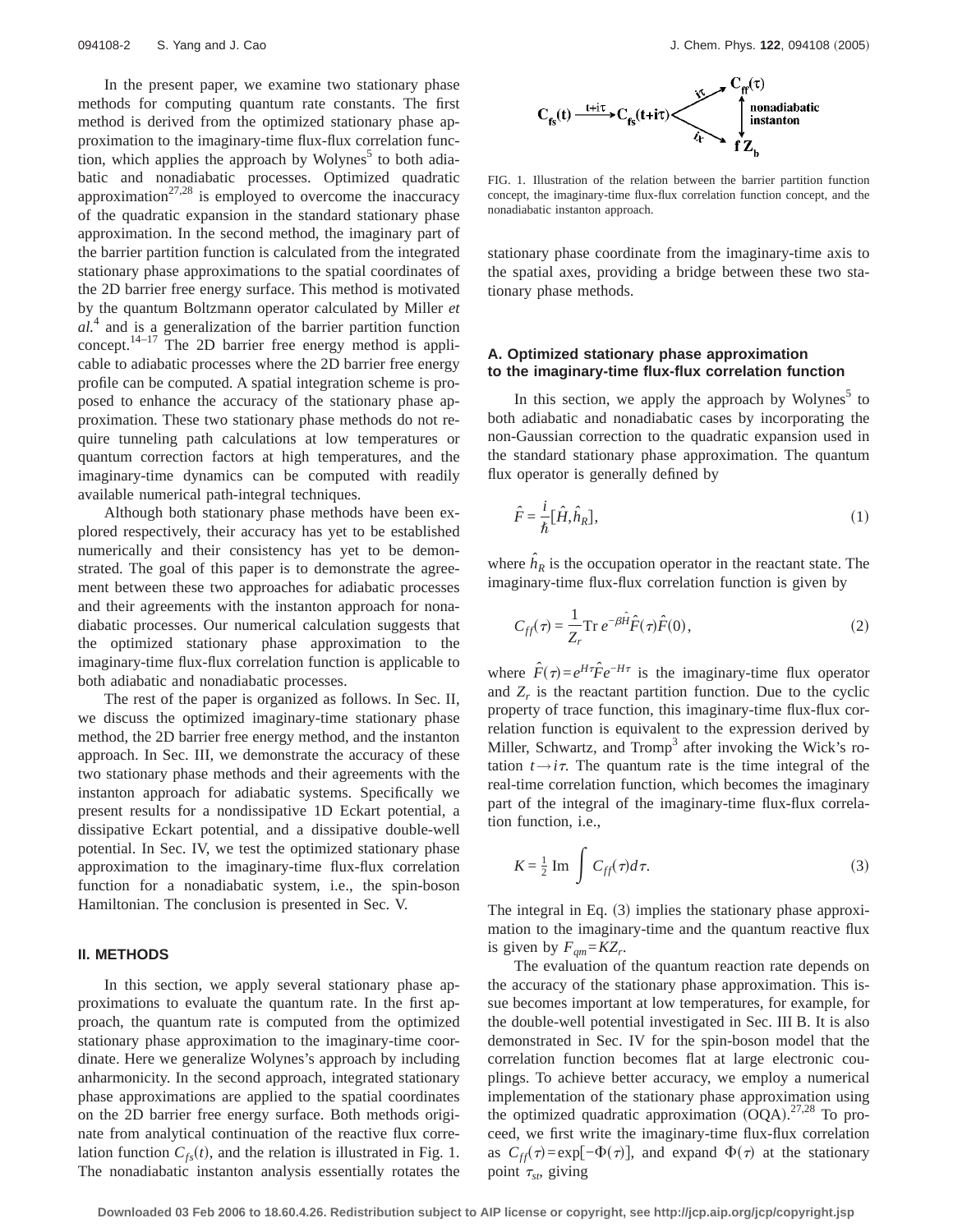$$
\Phi(\tau) = \Phi(\tau_{st}) + \frac{1}{2}\Phi''(\tau_{st})(\tau - \tau_{st})^2 + \frac{1}{4!}\Phi^{(4)}(\tau_{st})(\tau - \tau_{st})^4
$$
  
+ ... (4)

The optimized quadratic potential reads  $\Phi_{ref}(\tau) \approx \frac{1}{2} \alpha(\tau)$  $-\tau_{st}$ <sup>2</sup> and the reference distribution is  $\left[2\pi/\alpha\right]^{-1/2}$ exp $\left[-\alpha(\tau)\right]$  $-\tau_{st}$ <sup>2</sup>/2]. Explicit average of the second derivative of the potential  $\Phi(\tau)$  in Eq. (4) over the reference distribution leads to the optimized quadratic approximation

$$
\alpha = \langle \Phi'' \rangle_{\alpha} \approx \Phi''(\tau_{st}) + \frac{\Phi^{(4)}(\tau_{st})}{2\alpha}
$$

$$
\approx \Phi''(\tau_{st}) \left( 1 + \frac{\Phi^{(4)}(\tau_{st})}{2[\Phi''(\tau_{st})]^2} \right), \tag{5}
$$

where the last expression is the leading order contribution of the optimized quadratic term and  $\langle \cdots \rangle_{\alpha}$  represents the average over the optimized reference system. It is straightforward to show that  $\Phi''(\tau_{st}) = C''_{ff}(\tau_{st})/C_{ff}(\tau_{st})$  and  $\Phi^{(4)}(\tau_{st})$  $= C_{ff}^{(4)}(\tau_{st})/C_{ff}(\tau_{st}) - 3[C_{ff}''(\tau_{st})/C_{ff}(\tau_{st})]^2$ . Hence, the quantum rate constant is given by

$$
K = \int_0^{\infty} C_{ff}(\tau) d\tau \approx \left[ \frac{1}{2} \left( \frac{C_{ff}^{(4)}(\tau_{st}) / C_{ff}(\tau_{st})}{[C_{ff}''(\tau_{st}) / C_{ff}(\tau_{st})]^2} - 1 \right) \right]^{-1/2} \times \left[ \frac{2\pi}{C_{ff}''(\tau_{st}) / C_{ff}(\tau_{st})} \right]^{-1/2} C_{ff}(\tau_{st}), \quad (6)
$$

where the first term is the non-Gaussian correction factor and the rest is the rate from stationary phase approximation.

The optimized stationary phase approximation to the imaginary-time flux-flux correlation function does not assume weak coupling, hence is equally applicable to the nonadiabatic limit, the adiabatic limit, and the intermediate region. The non-Gaussian correction factor incorporates the deviation from the standard quadratic approximation and makes the stationary phase method reliable for calculations of quantum rate constants over a broader range of temperatures. We illustrate these points in Secs. III and IV.

#### **B. Integrated stationary phase approximation to the 2D barrier free energy**

Another approach to compute quantum rate constants is using the barrier partition function concept. In this approach, the quantum reactive flux is expressed as a product of a simple frequency factor and the imaginary part of the barrier partition function,

$$
F \simeq \nu \operatorname{Im} Z_b,\tag{7}
$$

where  $Z_b$  is the partition function in the barrier region and  $\nu$ is the temperature-dependent frequency factor. The barrier partition function is given by

$$
Z_b = \text{Tr } e^{-\beta H} = \int dq \int dq' \int D[q(\tau)] \int D[q'(\tau)]
$$
  
× $\exp{-S[q(\tau), 0, \beta/2] - S[q'(\tau), \beta/2, \beta]}$ , (8)

where  $S[q(\tau),0,\beta/2] = \int_0^{\beta/2} H(\tau) d\tau$  is the Euclidean action functional of the path  $q(\tau)$  from 0 to  $\beta/2$ .  $\hbar$  is taken to be unity implicitly in the present paper unless otherwise specified. The functional integral is carried out over all the periodic paths of period  $\hbar \beta$ . For dissipative systems, the frequency factor is given by

$$
\nu = \begin{cases} \lambda_0^{\frac{1}{4}}/2\pi, & \beta \hbar \lambda_0^{\frac{1}{4}} < 2\pi \\ 1/\hbar \beta, & \beta \hbar \lambda_0^{\frac{1}{4}} \ge 2\pi, \end{cases} \quad \text{with } \lambda_0^{\frac{1}{4}} = \frac{\omega_b^2}{\lambda_0^{\frac{1}{4}} + \hat{\eta}(\lambda_0^{\frac{1}{4}})/m}.
$$
\n
$$
(9)
$$

Here *m* is the effective mass of the reaction coordinate and  $\hat{\eta}(z)$  is the Laplace transform of the classical friction kernel at the top of the barrier. The crossover temperature is defined by  $\beta \hbar \lambda_0^{\frac{4}{5}} = 2\pi$  with  $\lambda_0^{\frac{4}{5}}$  the Grote–Hynes frequency.<sup>29,30</sup> For nondissipative systems,  $\hat{\eta}(z) = 0$ , and  $\lambda_0^{\ddagger}$  reduces to  $\omega_b$ . At high temperatures, the imaginary part of the barrier partition function arises from the stationary phase approximation to the unstable mode. At low temperatures, the imaginary part of the barrier partition function is obtained from the stationary phase approximations for all the modes along the instanton path.<sup>16</sup>

Instead of referring to parabolic approximations at high temperatures and instanton paths at low temperatures, we adopt a simple approach to calculate the imaginary part of the barrier partition function for adiabatic processes. Motivated by the 2D quantum Boltzmann operator analyzed in recent work by Miller and co-workers,<sup>4</sup> we obtain  $\text{Im } Z_b$ from the structures of the 2D barrier free energy. Figure 2 illustrates the 2D barrier free energy profile  $S(q, q)$  $=-\ln\langle q| \exp[-\beta H/2]|q'\rangle$  of a symmetric Eckart potential which will be further discussed in Sec. III A. It demonstrates different saddle point structures above and below the crossover temperature, which give rise to the imaginary part of the barrier partition function. As the temperature increases above the crossover, the two saddle points on the 2D barrier free energy surface gradually merge into one saddle point. The 2D contours were used in recent work by Miller and  $\cos$ -workers<sup>4</sup> to extract the two dividing surfaces in the fluxflux correlation function. Here we analyze the saddle point structure of the 2D barrier free energy surface and calculate the barrier partition function with stationary phase approximations. At temperatures above the crossover, the free energy profile of the stable mode is steep, so a quadratic approximation is not accurate enough to approximate the integration over the stable mode. To overcome the inaccuracy of the quadratic approximation, we apply stationary phase approximations to the unstable modes along the stable coordinate and sum all contributions,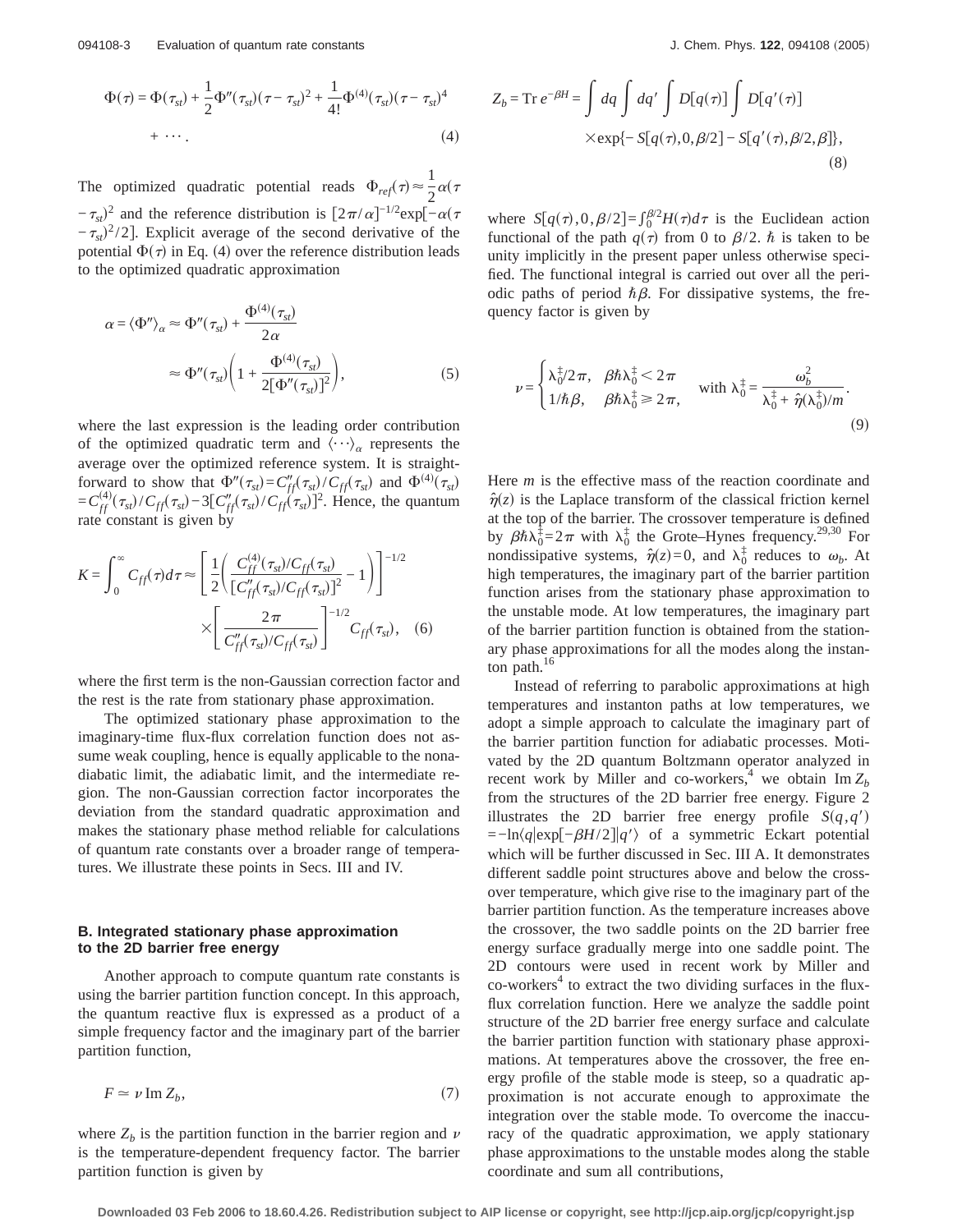

Im 
$$
Z_b = \int dq_+ \sqrt{\frac{2\pi}{S''(q_+, q_-^{st})}} \exp[-2S(q_+, q_-^{st})],
$$
 (10)

where  $q_{+}=(q+q')/2$  is the stable coordinate along the diagonal and  $q_=(q-q')/2$  is the unstable coordinate along the off-diagonal. The integrand is the stationary phase approximation to the unstable mode and the integration is along the stable coordinate. This scheme does not require the determination of the saddle points. When quadratic expansion at the saddle point is adequate, Eq.  $(10)$  reduces to the standard stationary phase approximation to the unstable modes at the saddle points.

The 2D barrier free energy method proposed here is a simple generalization of the barrier partition function concept<sup>16,17</sup> and applies to temperatures above and below the crossover. This method does not involve real-time calculations and can be implemented using available numerical algorithms such as numerical matrix multiplication (NMM) scheme, or path-integral Monte Carlo, $31$  which is particularly useful for more complicated potentials where instanton paths are not easy to find. For dissipative systems, the quantum Boltzmann operator is averaged over all realizations of bath fluctuations. These numerical advantages render this method feasible for reaction processes that involve a large number of degrees of freedom. Further efforts along this direction should focus on the development of more accurate methods to extract the imaginary part of the barrier partition function.

#### **C. Adiabatic and nonadiabatic instanton method**

We now discuss the nonadiabatic instanton method which bridges the adiabatic and the nonadiabatic limits. The nonadiabatic coupling arises from the breakdown of the Born–Oppenheimer approximation of the electron transfer processes. The theoretical formalism for describing the nonadiabatic dynamics was first proposed by Pechukas, Freed, Tully, and Kapral, and developed by many others into surface hopping and various other numerical schemes for molecular dynamics (MD) simulations.<sup>32–37</sup> The nonadiabatic instanton theory is the imaginary-time analog of the Pechu-

FIG. 2. (Color) Left column: Contour plots of 2D barrier free energy  $-\ln\langle q|\exp[-\beta H/2]|q'\rangle$  for the symmetric Eckart potential at different temperatures, from top to bottom,  $b = \beta \hbar \omega_b = 12$ ,  $2\pi$ , and 3, respectively. Right column:  $-\ln(q|exp[-\beta H/2]|q\rangle$  along the off-diagonal directions of the corresponding contours.

 $\overline{4}$ 

4

 $\overline{4}$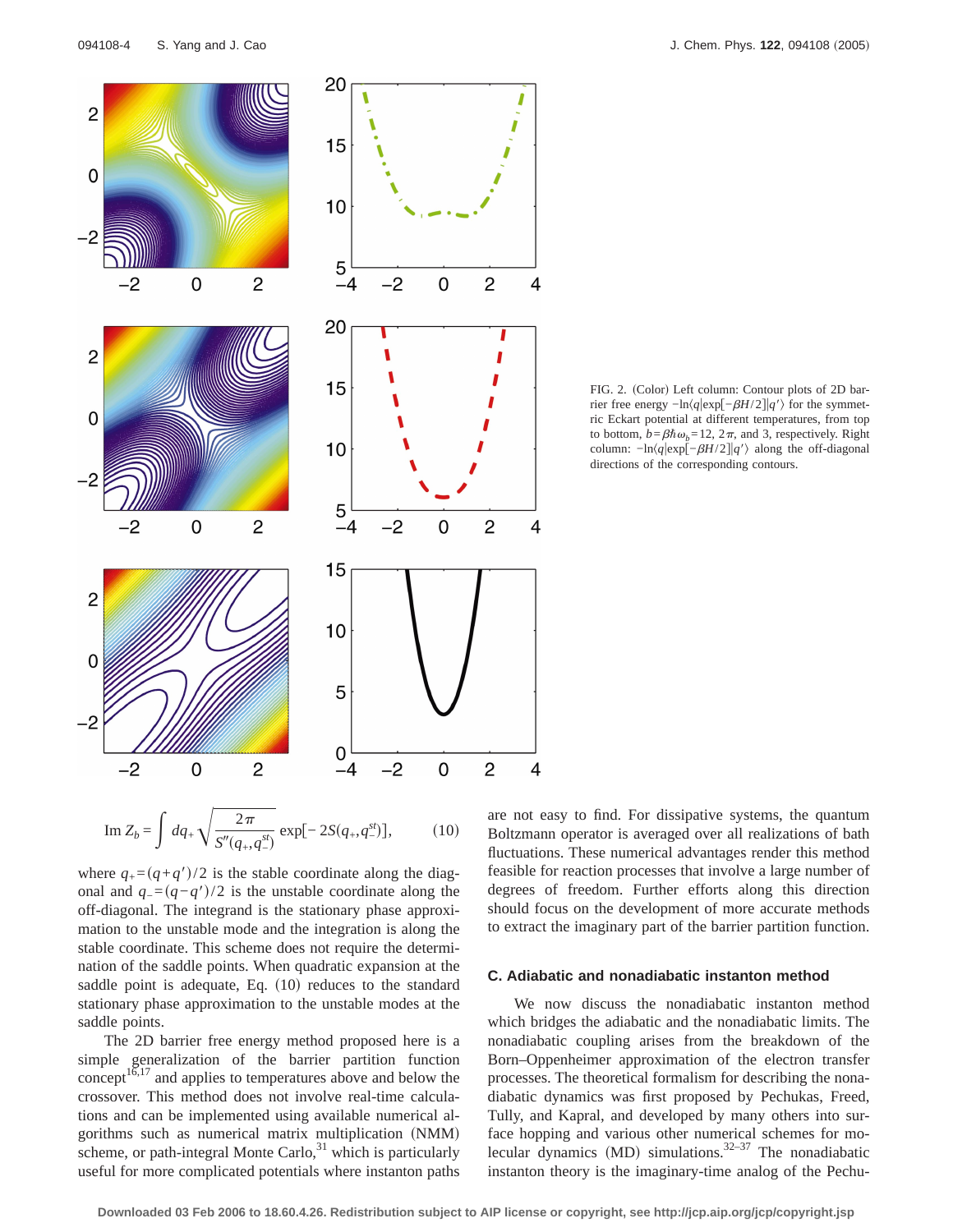

FIG. 3. Comparison of the curvature of the unstable modes at the saddle point of the 2D barrier free energy surface and the first negative eigenvalue of the instanton solution for the symmetric Eckart potential. Over a wide range of temperatures, they are proportional to each other.

kas formulation. $24-26$  In the nonadiabatic limit, quantum reactive events arise from the crossing between electronic surfaces. The barrier partition function can be computed from the stationary phase approximation along the imaginary-time coordinate.17 In the adiabatic limit, the reactive process is dominated by the lower adiabatic energy surface resulting from frequent crossings between the electronic surfaces. The barrier partition function in this limit is obtained from the stationary phase approximation to the spatial coordinates. Effectively, the nonadiabatic instanton approach rotates the stationary phase coordinate from the temporal axis in the nonadiabatic limit to the spatial axis in the adiabatic limit, which is illustrated in Fig. 1. The adiabatic instanton theory by  $Miller<sup>2</sup>$  relates the quantum reaction rate to the stationary phase approximation of the imaginary-time flux-flux correlation function in the adiabatic limit while the nonadiabatic instanton theory $17$  demonstrate this relation in the nonadiabatic limit. Hence, the instanton approaches yield an important connection between the imaginary-time flux-flux correlation function concept and the barrier partition function concept.

The adiabatic instanton concept was originally introduced by Miller and has been applied extensively to dissipative and nondissipative systems.2 To illustrate the connection that the instanton approach provides, we use the symmetric Eckart potential as an example. In agreement with discussions in the literature,  $16,21$  we notice the presence of an unstable mode of the instanton path, which corresponds to the negative eigenvalue. As we discussed earlier, the unstable mode also appears on the 2D barrier free energy surface. Both unstable modes give rise to the imaginary part of the barrier partition function. Figure 3 displays the curvature of the unstable mode at the saddle point of the 2D barrier free energy. It is proportional to the negative eigenvalue of the instanton path over a wide range of temperatures. This is a strong indication of the intrinsic connection between the 2D barrier free energy method and the instanton method. The eigenmode corresponding to the negative eigenvalue is



FIG. 4. The instanton trajectory, the first negative mode, and the first positive mode for the symmetric Eckart potential at  $b = \beta \hbar \omega_b = 24$ .

shown in Fig. 4. The first negative mode is asymmetric with respect to the barrier top, and the first positive mode is a symmetric trajectory around the barrier top.

## **III. ADIABATIC REACTIONS**

To illustrate the stationary phase methods discussed in the preceding section, we present numerical results for quantum rate constants of several potentials in this section. For the nondissipative case, we investigate a 1D Eckart potential. For the dissipative case, we discuss a 1D Eckart potential and a double-well potential, both coupled to a harmonic bath. A study of the nonadiabatic rate constant of the spin-boson model is presented in Sec. IV.

In the presence of a potential barrier, the quantum flux operator measures the quantum reactive flux through the dividing surface  $q_n$  and is given as  $\hat{F}_n = [\delta(q - q_n)\hat{p} + \hat{p}\delta(q)]$  $(-q_n)$ ]/2*m*, where  $\hat{p} = -i\partial_q$  is the momentum operator. Carrying out the trace of Eq.  $(2)$  in the coordinate space yields

$$
C_{ff}(\tau)Z_r = \left(\frac{1}{2m}\right)^2 \left[ \langle q_1|e^{-(\beta-\tau)H}|q_2\rangle \langle q_1|e^{-\tau H}|q_2\rangle' + \langle q_1|e^{-(\beta-\tau)H}|q_2\rangle' \langle q_1|e^{-\tau H}|q_2\rangle \right. \\ \left. - \langle q_1|e^{-(\beta-\tau)H}|q_2\rangle \langle q_1|e^{-\tau H}|q_2\rangle - \langle q_1|e^{-(\beta-\tau)H}|q_2\rangle' \langle q_1|e^{-\tau H}|q_2\rangle' \right], \tag{11}
$$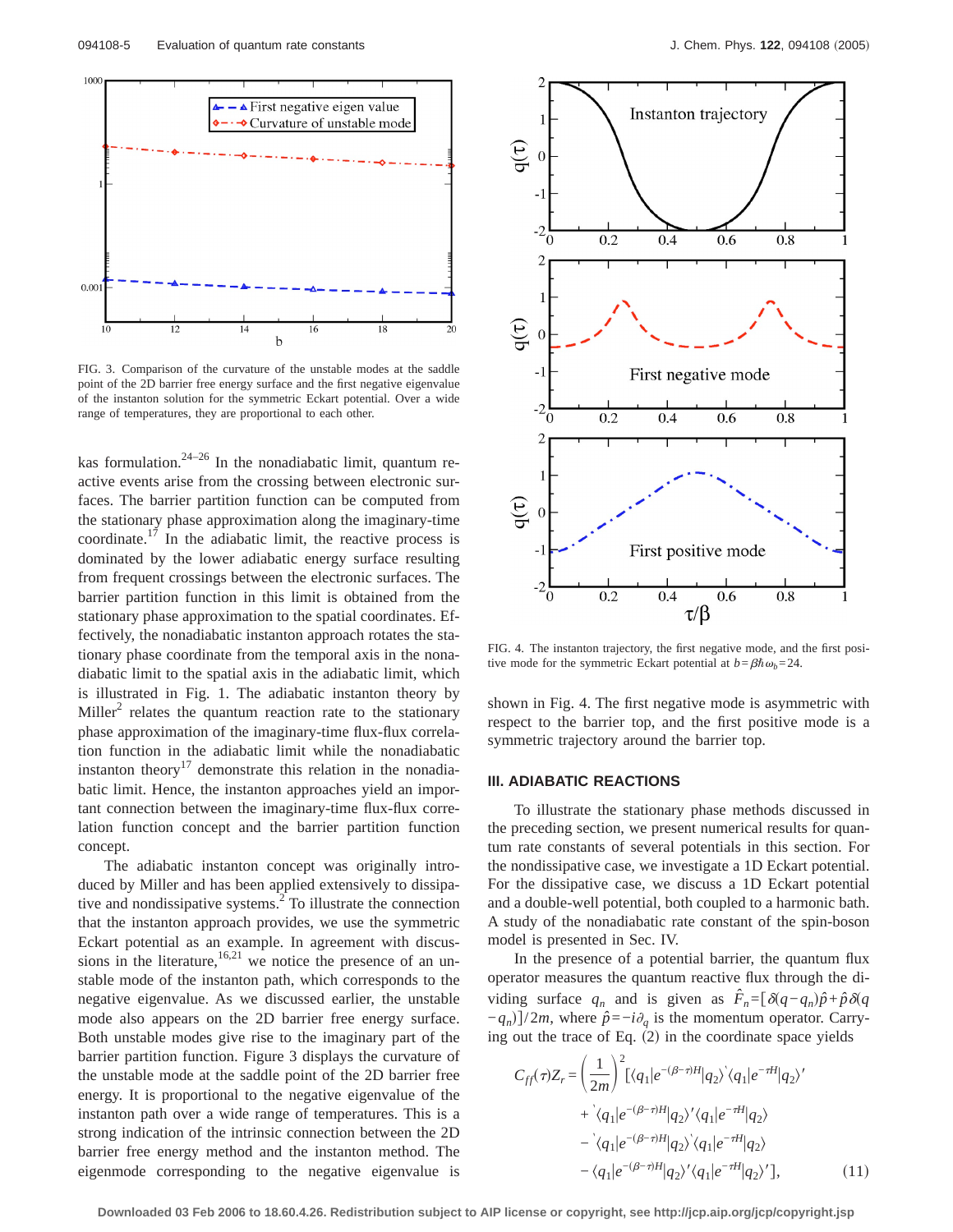

FIG. 5. The normalized imaginary-time flux-flux correlation function  $C_{\text{ff}}(\tau)/C_{\text{ff}}(0)$  for the nondissipative Eckart potential at *b*=3, 8, 16, and 24.

where the left and the right primes represent spatial derivatives. This expression is given as Eq.  $(2.3)$  in Ref. 4. In our calculations, the dividing surface is defined at the top of the transition barrier,  $q_1 = q_2 = 0$ , where reactants and products separate from each other.

#### **A. Nondissipative case: 1D symmetric Eckart potential**

Now we consider the nondissipative case using a 1D symmetric Eckart potential,

$$
V(q) = V_0 \operatorname{sech}^2\!\left(\frac{q}{a}\right),\tag{12}
$$

which has been studied by many other groups. We examine the optimized imaginary-time stationary phase method, the 2D barrier free energy method, and the consistency of these two methods. We use the same parameters as in Ref. 16,  $2\pi V_0 / \hbar \omega_b = 12$ ,  $a=1$ ,  $m=1$ , and  $\hbar = 1$ .  $b = \beta \hbar \omega_b$  is a dimensionless reduced temperature and  $b=2\pi$  is the crossover temperature for the nondissipative case.

For the symmetric Eckart potential, the matrix element of exp[ $-H\tau$ ] is evaluated using the NMM algorithm.<sup>31</sup> The imaginary-time flux-flux correlation functions at different temperatures are shown in Fig. 5. For the nondissipative Eckart potential,  $-\ln C_{ff}(\tau)$  is well approximated by the quadratic reference discussed in Sec. III B. We notice that the non-Gaussian corrections at different temperatures are slightly different. In the crossover regime where  $b \sim 2\pi$ ,  $-\ln C_{ff}(\tau)$  at the stationary point  $\tau = \beta/2$  is quadratic and the quartic term is negligible. At temperatures below the crossover, *b*=8, 16, and 24, the quartic term increases gradually and carries an opposite sign from the quadratic term. Hence, the correlation function becomes flatter. At  $b=3$  above the crossover temperature, the quartic term also increases but carries the same sign as the quadratic term, consequently, the flux-flux correlation function becomes deeper.

Figure 2 illustrates 2D contour plots of the barrier free energy surface. Below the crossover temperature, two saddle points are found along the off-diagonal direction. The contour connecting these two saddle points essentially corresponds to the bounce trajectory, or the instanton path. As the temperature increases, the two saddle points merge into one, i.e., the instanton path converges to the barrier top. As shown in the left column of Fig. 2, at the temperature above the crossover, *b*=3, only one saddle point exists at the center of the contour plot. The crossover is better illustrated in the corresponding free energy profile along the off-diagonal directions in the right column of Fig. 2, where two minima of the stable mode merge gradually at higher temperatures.

The quantum correction factor  $\Gamma = F_{qm}/F_{cl}$ , defined as the ratio between the quantum reactive flux  $F_{qm}$  and the classical one  $F_{cI} = e^{-\beta V_0} / 2\pi \hbar \beta$ , is tabulated in Table I. The instanton result  $\Gamma_{inst}$  is calculated with the method outlined in Ref. 16 and the exact result  $\Gamma_{exact}$  is computed with the ex-

TABLE I. Quantum correction factor for the symmetric Eckart potential.

| $\beta \hbar \omega_h$ | $\Gamma_{exact}^{\quad a}$ | $\Gamma_{inst}^{\quad b}$ | $\Gamma_{bp}^{\quad c}$ | $\Gamma_{flux}^{d}$   |
|------------------------|----------------------------|---------------------------|-------------------------|-----------------------|
| 3                      | 1.5                        | .                         | 1.68                    | 1.53                  |
| $\overline{4}$         | 2.07                       | .                         | 2.36                    | 1.96                  |
| 5                      | 3.10                       | .                         | 3.69                    | 3.08                  |
| 6                      | 5.20                       | $\cdots$                  | 6.48                    | 5.39                  |
| 8                      | 21.8                       | 20.0                      | 23.7                    | 23.6                  |
| 10                     | 162                        | 136                       | 158                     | 169                   |
| 12                     | 1973                       | 1613                      | 1796                    | 1921                  |
| 14                     | $3.49 \times 10^{4}$       | $2.78 \times 10^{4}$      | $2.99 \times 10^{4}$    | $3.13 \times 10^{4}$  |
| 16                     | $7.40 \times 10^{5}$       | $6.04 \times 10^{5}$      | $6.42 \times 10^{5}$    | $6.60 \times 10^{5}$  |
| 18                     | $1.88 \times 10^{7}$       | $1.53 \times 10^{7}$      | $1.63 \times 10^{7}$    | $1.65 \times 10^{7}$  |
| 20                     | $5.34 \times 10^8$         | $4.37 \times 10^8$        | $4.62 \times 10^8$      | $4.63 \times 10^8$    |
| 22                     | $1.64 \times 10^{10}$      | $1.35 \times 10^{10}$     | $1.42 \times 10^{10}$   | $1.41 \times 10^{10}$ |
| 24                     | $5.38 \times 10^{11}$      | $4.43 \times 10^{11}$     | $4.614 \times 10^{11}$  | $4.58 \times 10^{11}$ |
| 26                     | $1.84 \times 10^{13}$      | $1.52 \times 10^{13}$     | $1.56 \times 10^{13}$   | $1.56 \times 10^{13}$ |
| 28                     | $6.55 \times 10^{14}$      | $5.44 \times 10^{14}$     | $5.40 \times 10^{14}$   | $5.49 \times 10^{14}$ |
| 30                     | $2.40 \times 10^{16}$      | $2.00 \times 10^{16}$     | $1.924 \times 10^{16}$  | $2.00 \times 10^{16}$ |

<sup>a</sup> Exact results calculated from expression in Ref. 38.

<sup>b</sup>Instanton calculation with the method in Ref. 16.

The external stationary phase approximation to the 2D barrier free energy in Eq. (10).

<sup>d</sup>Optimized stationary phase approximation to the imaginary-time flux-flux correlation function in Eq. (6).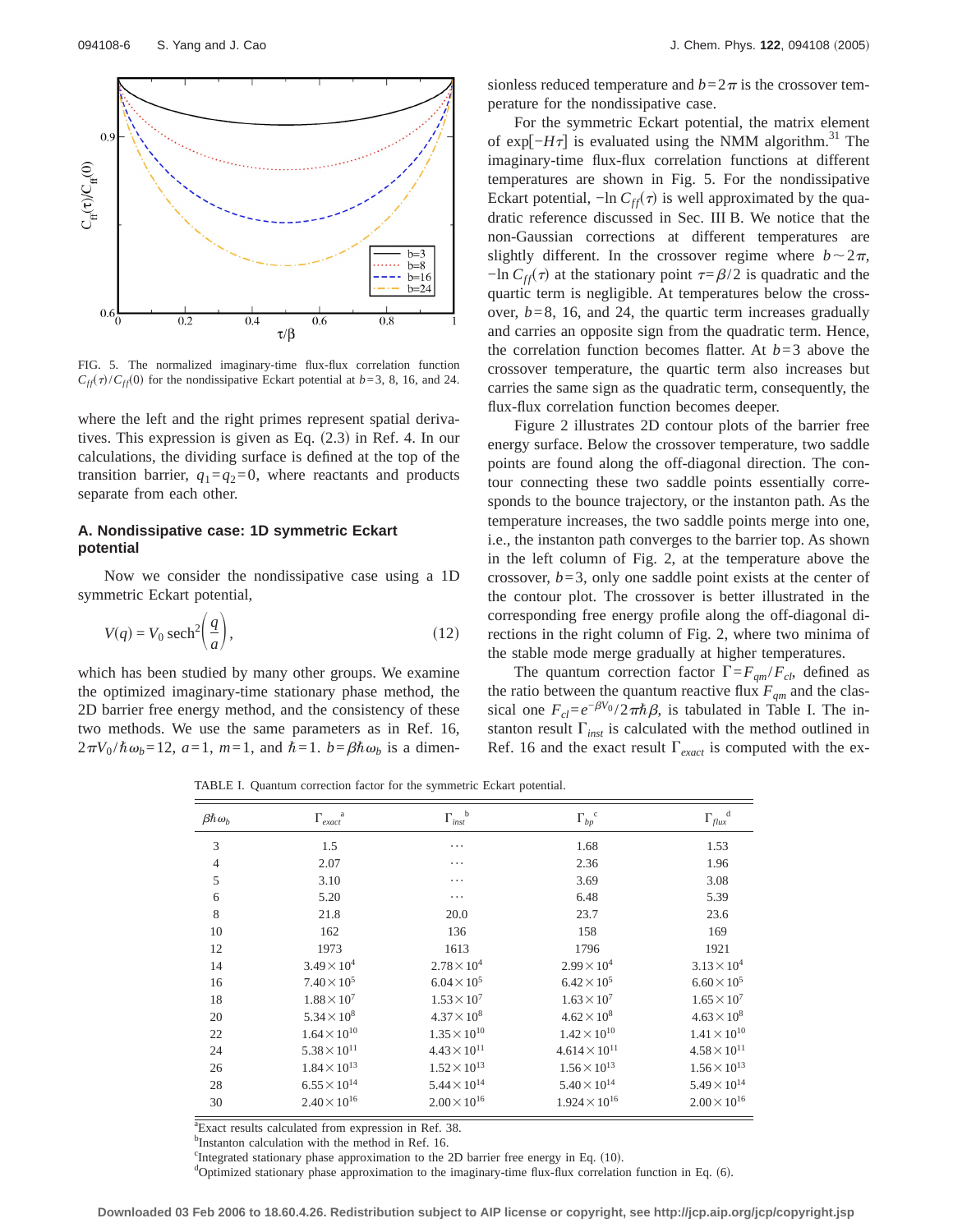TABLE II. Quantum reactive flux for the dissipative symmetric Eckart potential.

| $\beta \hbar \omega_h$ | $\beta \hbar \lambda_0^{\rm I}$ | $F_{inst}^{\quad a}$   | $F_{bp}^{\ b}$         | $F_{flux}^{\quad c}$   |
|------------------------|---------------------------------|------------------------|------------------------|------------------------|
| 4                      | 3.9                             | $\cdots$               | $1.60 \times 10^{-4}$  | $1.51 \times 10^{-4}$  |
| 8                      | 7.8                             | $3.32 \times 10^{-7}$  | $3.04 \times 10^{-7}$  | $2.89 \times 10^{-7}$  |
| 12                     | 11.7                            | $4.25 \times 10^{-9}$  | $4.00 \times 10^{-9}$  | $3.97 \times 10^{-9}$  |
| 16                     | 15.6                            | $2.76 \times 10^{-10}$ | $2.56 \times 10^{-10}$ | $2.36 \times 10^{-10}$ |
| 20                     | 19.5                            | $3.53 \times 10^{-11}$ | $3.46 \times 10^{-11}$ | $2.95 \times 10^{-11}$ |
| 24                     | 23.4                            | $6.50 \times 10^{-12}$ | $6.41 \times 10^{-12}$ | $5.69 \times 10^{-12}$ |

<sup>a</sup>Instanton calculation with the method in Ref. 16.

b Integrated stationary phase approximation to the 2D barrier free energy in Eq. (10).

<sup>c</sup>Optimized stationary phase approximation to the imaginary-time flux-flux correlation function in Eq.  $(6)$ .

pression in Ref. 38.  $\Gamma_{flux}$  represents the quantum correction factor calculated from the optimized stationary phase approximation to the imaginary-time flux-flux correlation function.  $\Gamma_{bn}$  is computed from the integrated stationary phase approximation to the 2D barrier free energy discussed in Sec. II B. The quantum correction factors from both stationary phase methods compare favorably with the instanton calculation and the exact results over a wide range of temperatures. These two methods proposed here show considerable improvements to the instanton calculations in the crossover regime and become almost identical to the instanton results at temperatures far below the crossover. Compared to the exact results  $\Gamma_{exact}$ , the optimized imaginary-time stationary phase method and the 2D barrier free energy method show an accuracy of  $\sim$ 10% at high temperature and  $\sim$ 20% at extremely low temperatures.

#### **B. Dissipative case: 1D Eckart and double-well potentials**

Now we discuss the calculation of quantum rate constants for the dissipative 1D potential. The full Hamiltonian is given by

$$
H = \frac{p_q^2}{2m} + V(q) + \sum_j \left[ \frac{p_j^2}{2m_j} + \frac{1}{2} m_j \omega_j^2 \left( x_j - \frac{c_j}{m_j \omega_j^2} q \right)^2 \right].
$$
\n(13)

Here,  $q$  is the system coordinate and  $x_i$ 's describe a harmonic bath bilinearly coupled to the system coordinate. This Hamiltonian in Eq.  $(13)$  is widely employed to study the effects of condensed phase environments on charge transfer. The bath correlation is characterized by the spectral density  $J(\omega)$  $=\pi/2\Sigma_j(m_j\omega_j)^{-1}c_j^2\delta(\omega-\omega_j)$ . In our calculation, we assume an ohmic spectral density with a frequency cutoff  $\omega_c$ , i.e.,  $J(\omega) = \pi \hbar K \omega e^{-\omega/\omega_c}$  *Z*, where *K* is the Kondo constant. In this section, the bath parameters are chosen to be  $\omega_c = \omega_b$  and *K*  $=0.1 m \omega_b$ . In the imaginary-time formulation, we integrate out the harmonic bath in Eq.  $(13)$  in a manner consistent with the Brownian oscillator model.<sup>17</sup> The action functional is

$$
S = \int_0^\beta d\tau \left[ \frac{1}{2} m \dot{q}^2 + V(q) + \frac{1}{2} m \dot{\vec{x}}^2 + \frac{1}{2} m \omega_0^2 \left( \bar{x} - \frac{\lambda}{m \omega_0^2} q \right)^2 \right] + \beta m \sum_{n>0} \Omega_n \hat{\gamma}(\Omega_n) |\dot{\vec{x}}_n|^2.
$$
 (14)

The last term is the influence functional, and  $\hat{\vec{x}}_n$ 

 $=\beta^{-1}\int_0^\beta \exp[-i\Omega_n\tau]q(\tau)d\tau$  is the Fourier modes of the path  $\bar{x}(\tau)$  at the Matsubara frequency  $\Omega_n = 2\pi n/\beta$ . The frequency  $ω_0$ , the coupling constant λ, and  $\hat{\gamma}(Ω_n)$  are determined from the spectral density of the harmonic bath (see Appendix B in Ref. 17). The action functional in Eq.  $(14)$  provides a straightforward way to simulate the quantum dynamics. The presence of the system coordinate *q* in the action integral renders an explicit route to compute  $\langle q | \exp(-H\tau) | q' \rangle$ , which is necessary for computing the imaginary-time flux-flux correlation function and the barrier partition function. At each temperature, the Fourier modes of the trajectory  $\bar{x}(\tau)$  are generated according to the Boltzmann distribution  $exp[-\beta m\Sigma_{n>0}Ω_n\hat{\gamma}(Ω_n)|\hat{\vec{x}}_n|^2]$ . The quantum Boltzmann operator is computed accordingly and averaged over a number of bath trajectories. The imaginary-time flux-flux correlation function is computed using Eq.  $(11)$ .

#### **1. Eckart potential**

For the dissipative Eckart potential, the bath averaged 2D barrier free energy surface (not shown here) displays similar features as the nondissipative case in Sec. III A. At temperatures below crossover, two saddle points are found along the off-diagonal direction; at high temperatures, these two saddle points merge into one. The quantum fluxes from the optimized imaginary-time stationary phase method and the 2D barrier free energy method are listed in Table II and compared with the adiabatic instanton approach outlined in Ref. 16.  $\lambda_0^{\ddagger}$  is the Grote–Hynes frequency determined with Eq. (9). Clearly, both  $F_{bp}$  and  $F_{flux}$  agree closely with each other in the full temperature range. They also agree favorably with the instanton results below the crossover temperature. The deviation from the instanton calculation is within 15– 20%. At low temperatures, the quantum fluxes obtained from the two stationary phase methods proposed in the present paper are consistently smaller than the instanton results. For the dissipative Eckart potential, instanton paths are difficult to calculate. In comparison, the two stationary phase methods in the present paper bypass the searching of instanton path and demonstrate reasonable accuracy at both high temperature regime and low temperature regime.

#### **2. Double-well potential**

The dissipative double-well potential is a practical model for proton transfer and electron transfer processes in condensed phases. By far there have been no direct applica-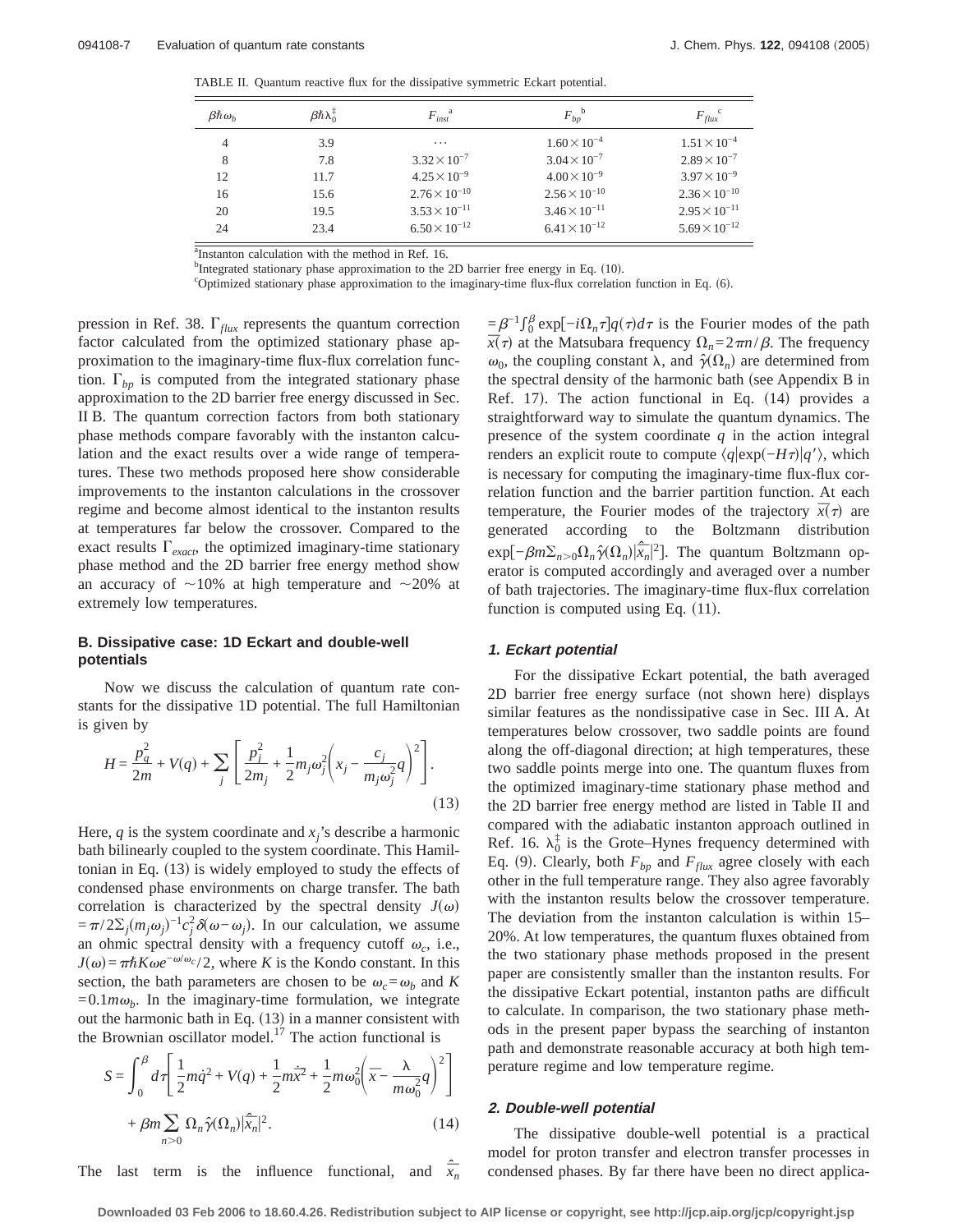

FIG. 6. The normalized imaginary-time flux-flux correlation function  $C_{\text{ff}}(\tau)/C_{\text{ff}}(0)$  for the dissipative double-well potential at *b*=6, 8, 12, and 16.

tions of the flux-flux correlation function approach and the barrier partition function approach to the double-well systems. The present work provides a critical test of the optimized imaginary-time stationary phase method and the 2D barrier free energy method. The model Hamiltonian we study next has the same form as Eq.  $(13)$ , except for the potential along the reaction coordinate which is a symmetric double well here,

$$
V(q) = -a_1 q^2 + a_2 q^4. \tag{15}
$$

In our calculation,  $a_1=0.5$  and  $a_2=0.015$  and the barrier frequency  $\omega_b = 1$ . This set of parameters are consistent with the DW1 parameters used by Topaler and Makri.<sup>8</sup> As shown in Fig. 6, the flux-flux correlation function is quite flat and the flatness increases at lower temperatures. The optimized stationary phase approximation to the imaginary-time flux-flux correlation function requires accurate determination of the second and the fourth derivatives at the stationary point  $\tau_{st}$ . We perform bath averages over  $10^3 - 10^4$  trajectories to obtain better accuracy and apply the optimized quadratic approximation.

Table III demonstrates that the quantum correction factor  $\Gamma_{\text{flux}}$  from the two stationary phase methods agree surprisingly well over the temperature range we studied. Even at low temperatures they differ by  $\sim$ 10%. The quantitative agreement with the instanton calculations is excellent at higher temperatures and slightly less favorable at lower temperatures. Compared to the real-time path-integral method such as quasiadiabatic path integral, $8$  these two imaginarytime methods are simpler to compute numerically and yield the rate constant with similar accuracy. Yet, the stationary phase calculations do not contain the full dynamics. For example, they exclude the recrossing of the dividing surface observed in the real-time calculations.

#### **IV. NONADIABATIC PROCESSES: SPIN-BOSON MODEL**

The application of reaction rates for nonadiabatic condensed phase processes is an important step to test the methods discussed in Sec. II. The dynamic picture of such process involves transitions between two diabatic surfaces corresponding to the reactant and the product sites, respectively. The transition is induced by the coupling between the two diabatic surfaces. At low temperatures, this two-surface system reduces practically to a two-level system. Combination of the two surfaces and the bath leads to the famous spinboson Hamiltonian,

$$
H = \Delta \sigma_x + \sum_{j=1}^{N} \left[ \frac{1}{2} m_j \dot{x}_j^2 + \frac{1}{2} m_j \omega_j^2 \left( x_j - \frac{c_j}{m_j \omega_j^2} \sigma_z \right)^2 \right], \quad (16)
$$

where  $\sigma_i$ ,  $i = x, y, z$  is the Pauli spin matrix,  $\Delta$  is one-half of the tunneling splitting. Despite its simplicity, the spin-boson model is widely employed to study the nonadiabatic dynamics of electron transfer reactions in biological systems and optical properties in one-dimensional conductors. Here we explore this problem using the optimized stationary phase approximation to the imaginary-time flux-flux correlation function.

For the spin-boson Hamiltonian, the flux operator in Eq. (1) reduces to  $F = \Delta \sigma_{y}$ . Consequently the imaginary-time flux-flux correlation function is

$$
C_{ff}(\tau) = \Delta^2 Z_r^{-1} \text{Tr } e^{-\beta H} \sigma_y(\tau) \sigma_y(0)
$$
  
=  $\Delta^2 Z_r^{-1} \text{Tr } e^{-H(\beta - \tau)} \sigma_y e^{-H\tau} \sigma_y.$  (17)

In our calculation, the spin-boson Hamiltonian is transformed into a two-level Brownian oscillator. The derivation can be found in Ref. 17 and the action term is given by

TABLE III. Quantum correction factor for the dissipative symmetric double-well potential.

| $\beta \hbar \omega_h$ | $\beta \hbar \lambda_0^{\ddagger}$ | $\Gamma_{inst}^{\quad a}$ | $\Gamma_{bp}^{\ b}$   | $\Gamma_{flux}^{\quad c}$ |
|------------------------|------------------------------------|---------------------------|-----------------------|---------------------------|
| 2.4                    | 2.35                               | $\cdots$                  | 1.27                  | 1.40                      |
| $\overline{4}$         | 3.92                               | $\cdots$                  | 2.10                  | 2.12                      |
| 6                      | 5.88                               | $\cdots$                  | 8.71                  | 8.12                      |
| 8                      | 7.84                               | 293                       | 281                   | 294                       |
| 10                     | 9.80                               | $1.40 \times 10^{5}$      | $1.25 \times 10^{5}$  | $1.22 \times 10^5$        |
| 12                     | 11.76                              | $1.59 \times 10^8$        | $1.54 \times 10^8$    | $1.41 \times 10^{8}$      |
| 16                     | 15.68                              | $2.40 \times 10^{14}$     | $1.99 \times 10^{14}$ | $2.14 \times 10^{14}$     |

<sup>a</sup>Instanton calculation with the method in Ref. 16.

b<sub>Integrated</sub> stationary phase approximation to the 2D barrier free energy in Eq. (10).

<sup>c</sup>Optimized stationary phase approximation to the imaginary-time flux-flux correlation function in Eq.  $(6)$ .

**Downloaded 03 Feb 2006 to 18.60.4.26. Redistribution subject to AIP license or copyright, see http://jcp.aip.org/jcp/copyright.jsp**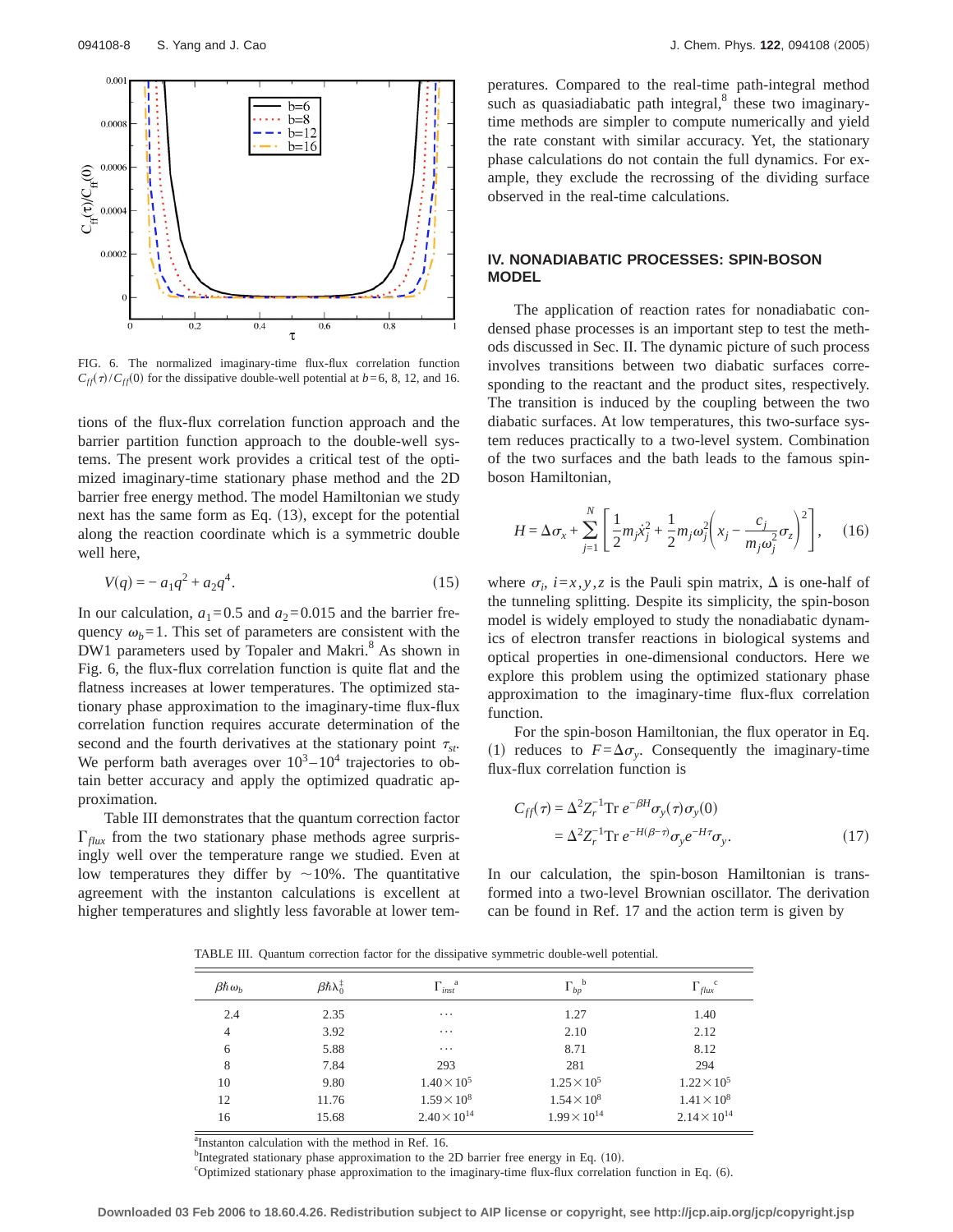

FIG. 7. The imaginary-time flux-flux correlation for the spin-boson model. The coupling constant varies from top to bottom,  $\Delta=0.01$ , 0.1, 1, and 10.

$$
S = \int_0^\beta (\Delta \sigma_x - \lambda x \sigma_z) d\tau + \beta m \sum_{n>0} [\omega_0^2 + \Omega_n^2 + \omega_n \hat{\gamma}(\Omega_n)]
$$
  
 
$$
\times |\tilde{x}_n|^2 + \frac{\beta}{2} m \omega_0^2 |\tilde{x}_0|^2 + \frac{\beta \lambda^2}{2 m \omega_0^2},
$$
 (18)

where  $\lambda$ ,  $\omega_0$ , and  $\hat{\gamma}(\Omega_n)$  are identical to the definitions in the dissipative Eckart potential. First, the Fourier modes of bath fluctuations are sampled from the Boltzmann distribution and the Euclidean path trajectory  $x(\tau)$  is generated accordingly. Then, the imaginary-time path integral is propagated and the flux-flux correlation function of Eq.  $(18)$  is calculated along the trajectory  $x(\tau)$ . Finally the flux-flux correlation function is averaged over all possible realizations of bath fluctuations. To facilitate the comparison with the calculation in Ref. 17, in the present calculation we adopt the same set of parameters,  $\hbar = 1$ ,  $\beta = 3$ ,  $\omega_c = 1/\sqrt{2}$ , and  $K = 0.25$ .

The imaginary-time flux-flux correlations for different coupling constants at the temperature  $\beta=3$  are plotted in Fig. 7. In the weak coupling limit, the flux-flux correlation function approaches the Golden rule result for the nonadiabatic  $limit,$ <sup>1</sup>

$$
C_{ff}(\tau) = \exp\left\{-\frac{4}{\pi\hbar} \int \frac{J(\omega)d\omega}{\omega^2 \sinh(\beta\hbar\omega/2)} \left[\cosh\frac{\beta\hbar\omega}{2} - \cosh\left(\frac{\beta\hbar\omega}{2} - \omega\tau\right)\right] \right\}.
$$
 (19)

In the large  $\Delta$  limit, we notice that the imaginary-time fluxflux correlation function becomes flat, a behavior similar to that of the double-well potential in Fig. 6. In fact, in the large  $\Delta$  limit, the energy gap between the two adiabatic surfaces of the spin-boson model is large compared to the thermal energy  $k_B T$ . Then, there is little contribution from the upper energy surface and the quantum dynamics is completely dominated by the lower energy surface, giving the adiabatic limit of the spin-boson Hamiltonian. Considering the presence of the diabatic surfaces of reactants and products, the adiabatic limit of the spin-boson Hamiltonian is similar to a double-well potential. This explains the close resemblance of the imaginary-time flux-flux correlation function at large  $\Delta$ 



FIG. 8. The quantum flux of the spin-boson model calculated with the optimized imaginary-time stationary phase method in Eq.  $(6)$ . The dotteddashed line is the Golden rule rate. The dotted line is the nonadiabatic instanton result.

to the dissipative double-well potential. When the correlation function is flat, the quadratic stationary phase approximation is inadequate for time integration. To incorporate the non-Gaussian effects, we use the optimized quadratic approximation discussed in Sec. II  $A^{28}$ 

The quantum fluxes are plotted as a function of the coupling constant  $\Delta$  in Fig. 8. The quantum flux obtained from the optimized imaginary-time stationary phase method is in excellent agreement with the nonadiabatic instanton calculations in Ref. 17. In the weak coupling limit, the quantum rate approaches the Golden rule rate in the nonadiabatic limit, which is proportional to  $\Delta^{2}$ .<sup>17,39</sup> In the strong coupling limit, the spin-boson rate constant approaches the adiabatic rate, which has an exponential dependence on the coupling constant,  $K \propto e^{\beta \Delta}$ . Nevertheless, the optimized imaginary-time stationary phase method differs slightly from the nonadiabatic instanton results at the intermediate coupling strengths. We observed that the non-Gaussian correction factor in Eq. (6) becomes significant at larger  $\Delta$ , indicating a substantial deviation from the quadratic reference system. This can be seen from the difference between the plain stationary phase approximation and the optimized quadratic approximation in Fig. 8. Overall, the optimized quadratic approximation has improved dramatically the standard stationary phase approximation and more advanced numerical techniques have to be developed to overcome the inaccuracy introduced by the quadratic reference system.

#### **V. CONCLUDING REMARKS**

Two stationary phase methods, the optimized stationary phase approximation to the imaginary-time flux-flux correlation function and the integrated stationary phase approximation to the 2D barrier free energy, provide a practical way to compute the quantum reaction rate in complex systems. Unlike quantum transition state theory which diverges at low temperatures, or the instanton theory which is valid below the crossover temperature, these two stationary phase methods work equally well for high and low temperatures, as well as in the crossover regime. In the optimized imaginary-time